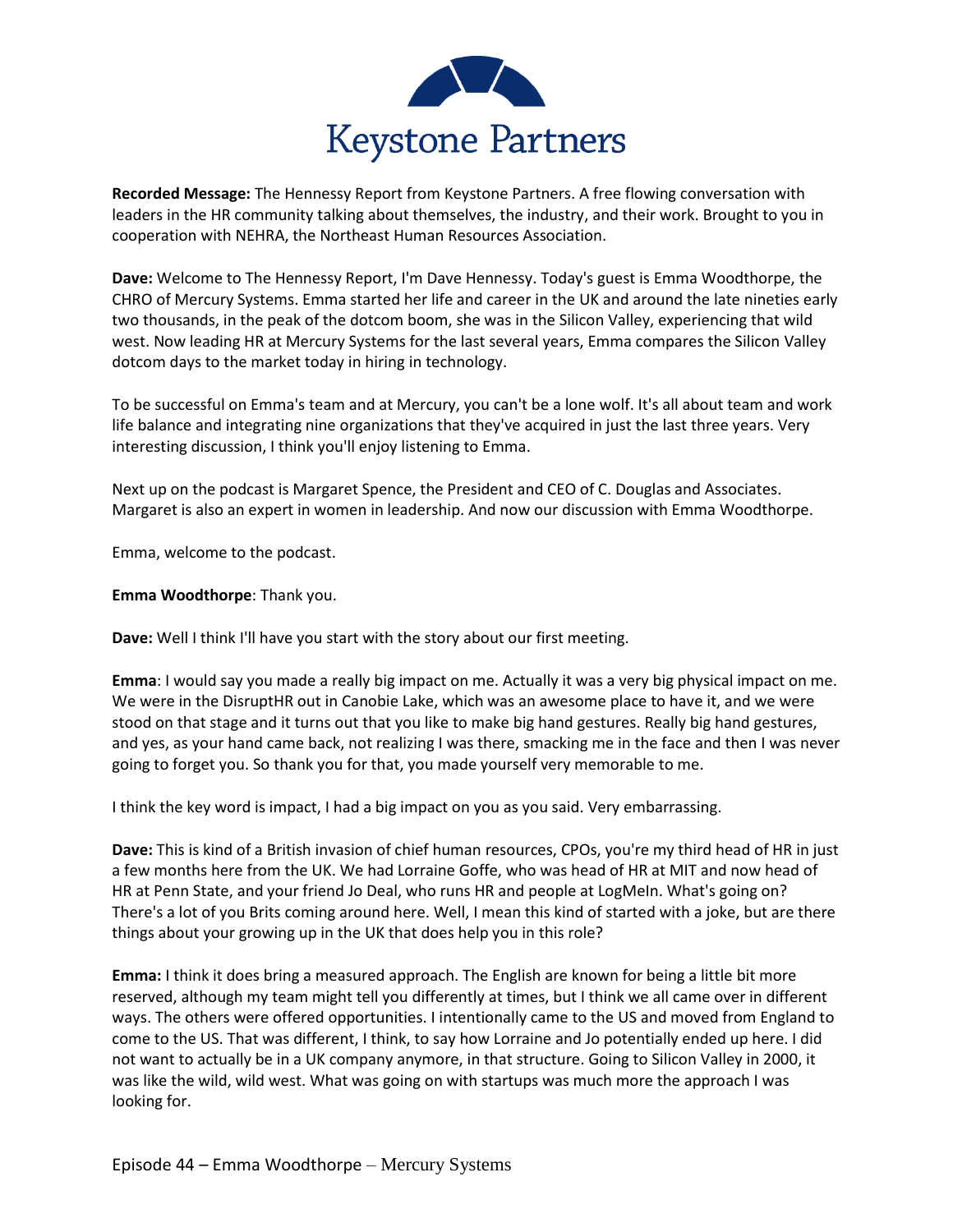

**Dave:** And you were targeting the Silicon Valley area?

**Emma:** So the story is that in '99 my husband and I came out for a vacation to San Francisco, and we were on a tour boat that was going around Alcatraz. So we had Alcatraz, we had the Golden Gate Bridge, and we had the skyline of San Francisco, and we looked at each other and said this is where we're moving to.

**Dave:** Wow, so it was a vacation that just turned into a career change for you or career location change?

**Emma:** Yeah, and then what happened was my husband transferred actually over to Boise, Idaho. He didn't make it to California, he made it to Boise, Idaho. That was in '99 and then I followed him, but I made it to Silicon Valley just outside of San Francisco.

**Dave:** And how did you finally get back on the same geography? Did you just have a long distance marriage for a while?

**Emma:** We commuted, this is actually before we were married, so we commuted backwards and forwards from Boise to Silicon Valley for about 18 months. And then his company actually had a presence in Silicon Valley and he said, "Can I please move to California because I'd like to marry my girlfriend and this isn't going to work long term?" They said, "Sure", and so he actually moved to Silicon Valley as well, so we did after 18 months actually end up in the same place.

**Dave:** That's great. You know we like to start the podcast by finding out a little about people's background. We've got a little bit already here just by our natural conversation, but is there something that you can look back on as an inflection point that set your career path?

**Emma:** Yeah, so I think that, certainly being on that boat in the harbor was one, as it happened when I came to Silicon Valley I joined a company I had never met the CEO of, I hadn't even been over. I was interviewed in England, they offered me the job in England, and I arrived in San Francisco airport on January 29th, 2000, with two suitcases, nowhere to live, never having met the company.

That was the best decision I ever made.

**Dave:** So it was a real leap of faith.

**Emma:** It was a leap of faith.

**Dave:** And a courageous move by you.

**Emma:** Yeah, yeah, it was a big risk. I gave up everything back home. My boyfriend, husband now, was in Idaho, so I always knew I had a backstop there, but I couldn't be on a visa for him. So if it didn't work, I had no visa and I had to go back, so it was a huge risk and it was absolutely the inflection point in my career.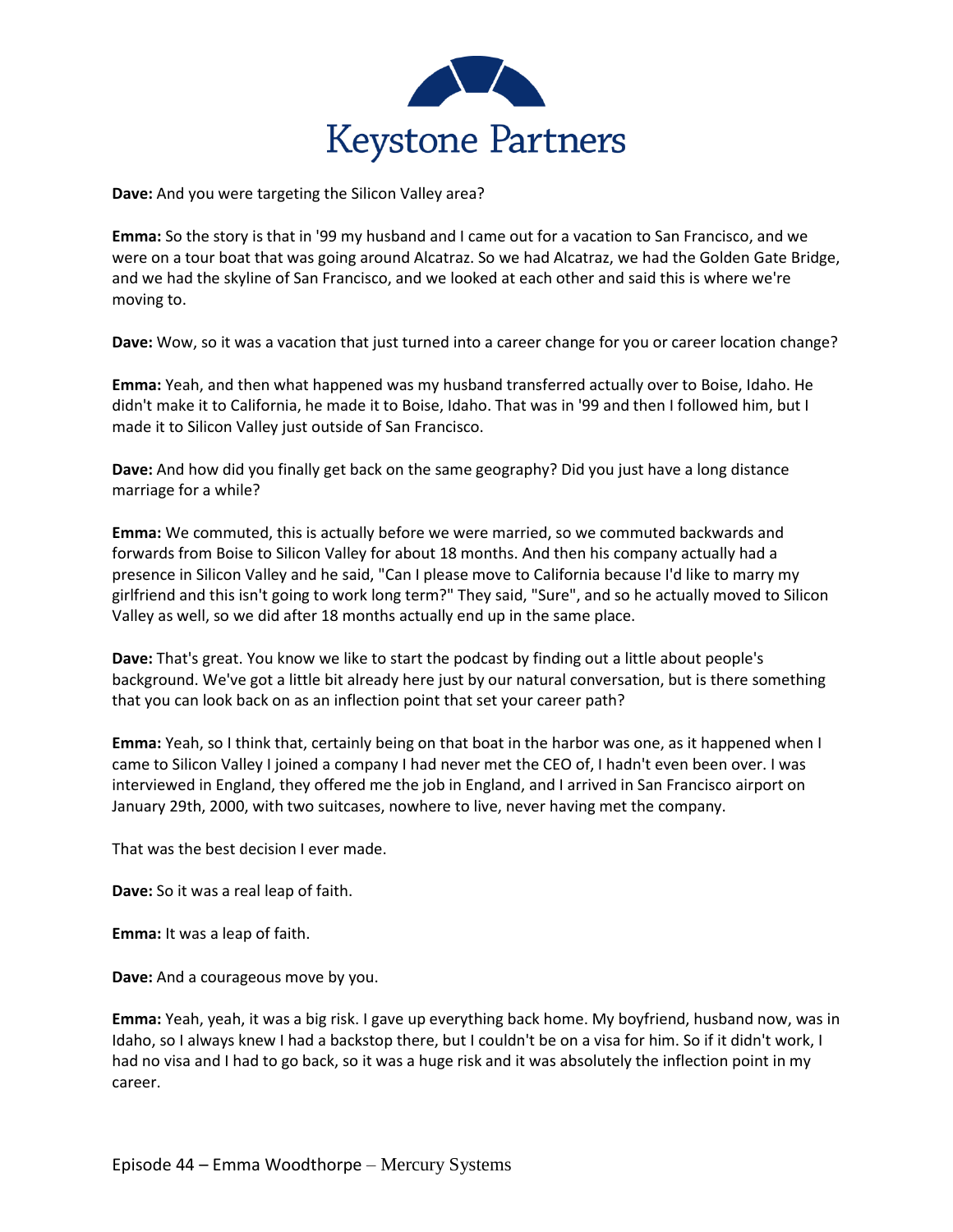

**Dave:** That's amazing. Well, let's talk about Mercury. Tell us about your business and some things that are going on here that you might be working with from a HR standpoint.

**Emma:** It's interesting, so Mercury has been around for about 30 years now, 1981, so actually a little longer. It's so funny, when I came here, a lot of people said, "Why are you going to that sleepy little computer company up there in Chelmsford?" I'm going, "Okay, we're not talking about the same company. I'm not sure what company you're referring to, but I don't think this is a sleepy company."

What had happened was they had just acquired a carve-out of a bigger company and had gone from a \$200 million public company to a \$350 million public company.

**Dave:** Almost doubled.

**Emma:** Almost doubled, and the same in the number of employees, and what I saw was this company that was on this interesting march. What Mercury does is, we're actually an electronics company, so we're a technology company that supports the defense industry. We're a very innovation driven organization.

One of the cool things about Mercury and what we've done over the last three years is we look at the defense industry differently. We are a commercial model in a defense industry, and what that means is we actually spend more R and D in general than the defense industry does. Our own internal budget is higher, so we spend more R and D, which means we can problem solve, we can innovate, we can do things faster.

**Dave:** So there's a little laboratory model here in a way?

**Emma:** Yeah, yeah. So it's really like, "Okay, let's do things in a commercial way that can bring speed to the defense industry." So it's components, it's systems, it's subsystems that go into bigger things, other programs, that defense primes are building or the government in some ways, as well as also aerospace companies. Recently we posted on LinkedIn around our servers being on airplanes, commercial airlines, we keep people safe in the air.

**Dave:** Oh, so it's not just defense?

**Emma:** It's not just defense. We also operate into aerospace as well. We think about the impact we're having, in terms of firstly innovation we bring, and then the fact in the end we're helping to save lives and help really protect the country and people and families.

The other thing that I love about this company is the growth. As I've alluded to, we did an acquisition just before I joined in July, 2016. We've actually done nine acquisitions since then. Right now we are well on our way to being three quarters of \$1 billion, we have nearly 2000 employees.

**Dave:** So you've doubled again, you've doubled twice since...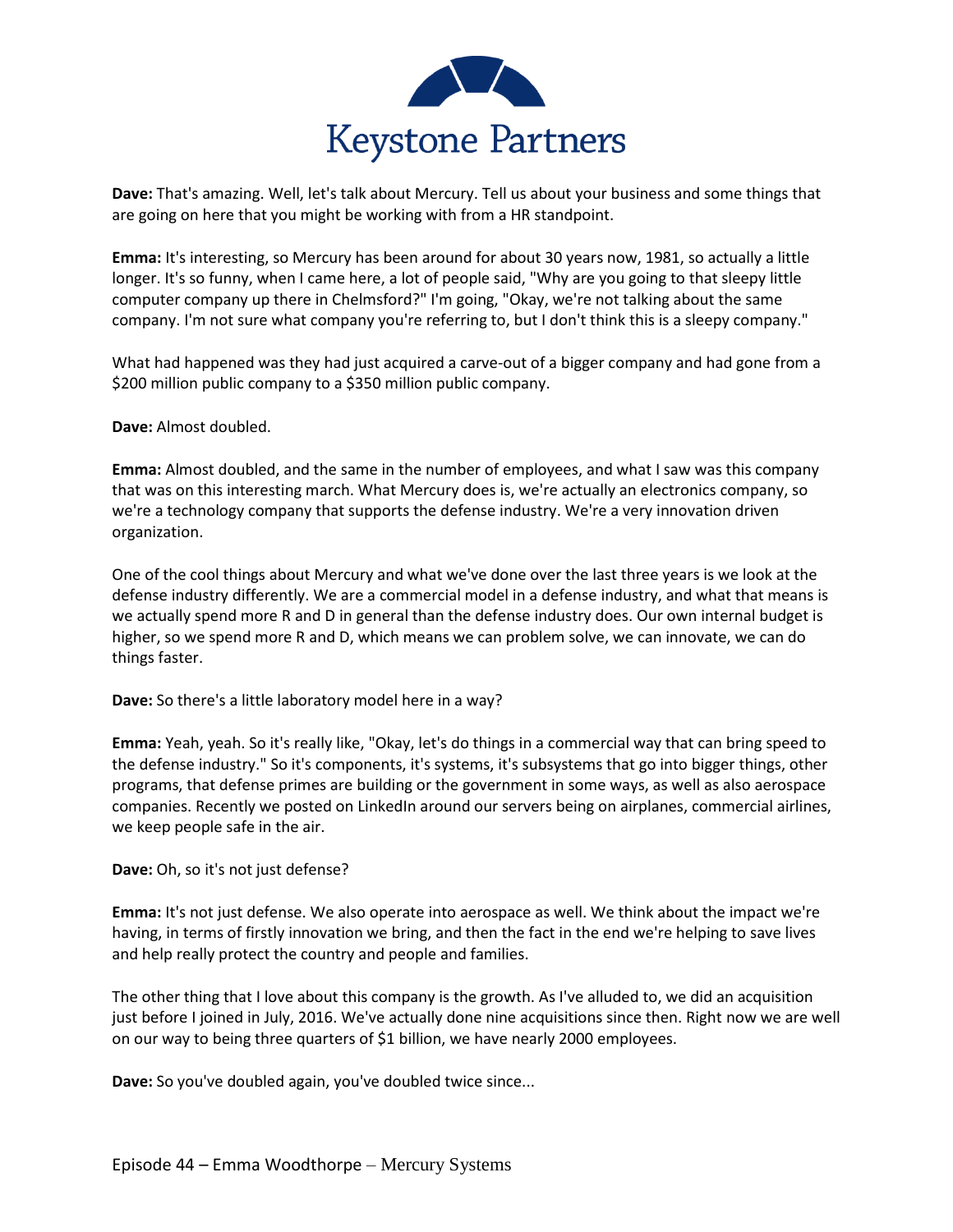

**Emma:** We doubled twice in three years, which is an incredible journey to be on. It brings its own challenges and when you're trying to acquire that many companies and integrate that many companies that comes with its own challenges. Actually thinking about how you support a company where you don't know, in six months is it going to look the same? So even six months ago, since then we've acquired another company in the display industry. You look and it all fits together and it's all very logical, but each one kind of brings more to us, and it's one of the things our customers love about us is what we're able to bring now to them from an innovation and problem solving, is incredibly important.

**Dave:** It makes a lot of sense. So obviously this comes with challenges when you're trying to bring all these different cultures together at this pace.

**Emma:** Yeah.

**Dave:** I mean you're not even done merging one culture and you've already added another one. Talk about how do you do this, how do you maintain a culture with that much integration going on?

**Emma:** It's funny, you hear this term lot in other companies, and I've heard this term in every company I've ever worked, always, "the one company," and we have the one Mercury. But I will tell you, I've never seen a company that's made that work in the way that Mercury has made that work in terms of how we go to our customer with sales and how we solution and problem solve with them, to how our teams work together, how they connect. To be that, what you can't be is a holding company for acquisitions. There are many companies out there that are very successful at acquiring companies and holding them and having them as…

**Dave:** Well, yeah, I think Berkshire Hathaway is a good example of that. They don't merge them in, that's not this model.

**Emma:** That's not this model. They hold them separately and they're very successful separately. Our model is very different to that, we're fully integrative. So when we bring in an acquisition, on day one their name changes to Mercury. Our brand is very strong so we can do that, and then within the next six to 12 months, they're fully integrated into all our IT infrastructure, our HR systems and also into our culture.

I would say, the one ah-ha we've had over the last couple of years is spending more time on that cultural piece. We're very results driven, it's right there in our culture statement. We get results and we're very good at integrating from that. We've realized we have to take a little bit more time on the culture side and I would advise anybody who's thinking about integrating fully is building a culture playbook and really thinking about what it's going to take to really bring them in to your culture.

**Dave:** What are some of those things that you're doing now? Things you've learned that you're now implementing to make sure cultures of the acquired firm merges in well?

**Emma:** Well first of all, to know what culture you're trying to merge into. So the first thing you have to do is know what is it you're trying to be as a company. We actually spent, a few years ago, taking what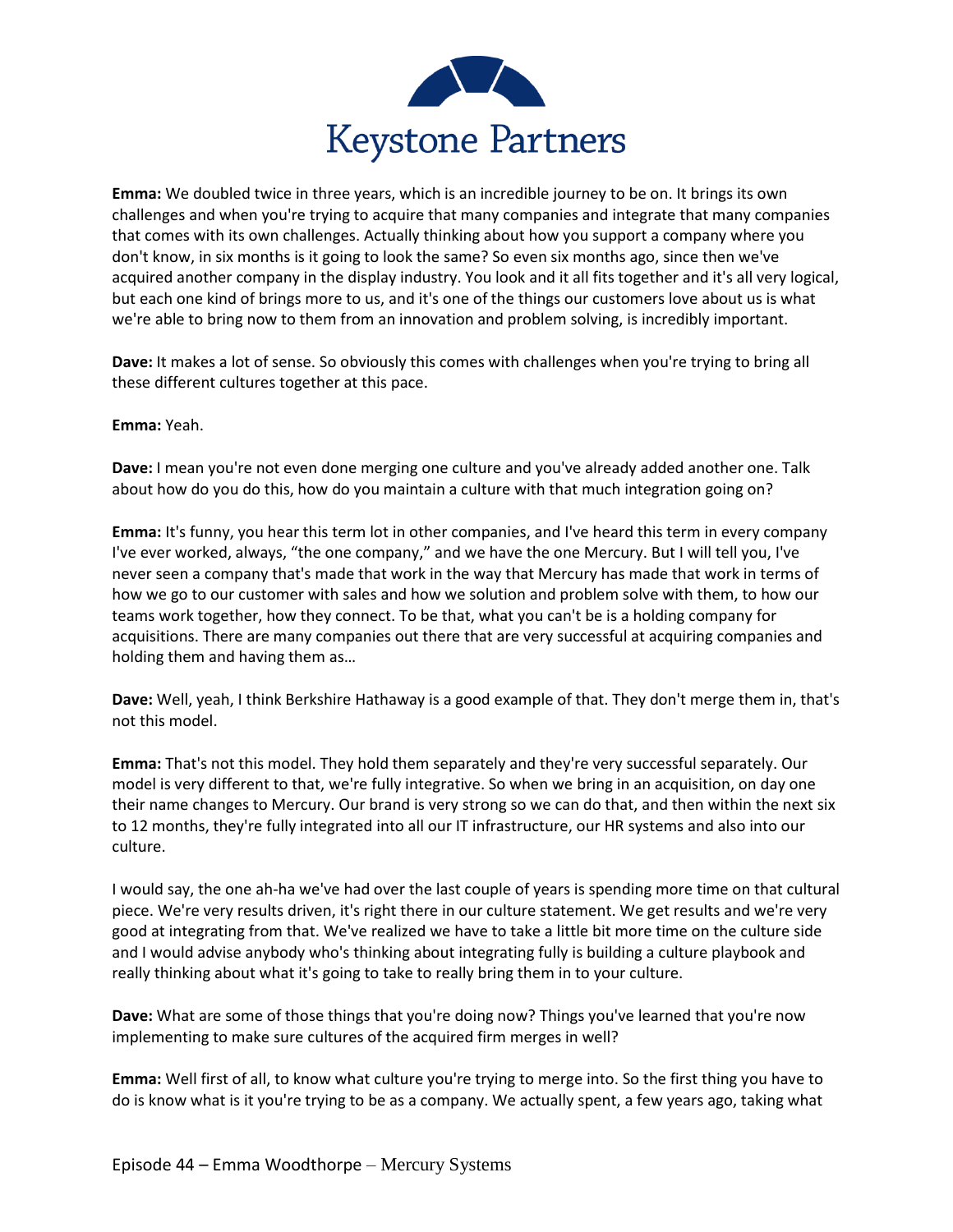

was a great list of our values and turning them into culture competencies and values model. We did that for a very specific reason. When I got here, I interviewed 700 of the 900 employees in Mercury, and without a doubt, what I heard across the board was the culture was why they were here and why they thought we were successful. So when you've got something like that, if you don't write it down you will lose it because you don't know what you're working towards and what your true north is. So we wrote it down. So first of all, we know what our true north is, we know what we want to be and what's made us successful.

Now we have to assess what our acquisition is. The first thing we've learnt, and we're actually trying this with our recent acquisition, is let's assess, do a culture survey on our acquisition to understand where they're at and where are we furthest apart. New hires are onboarded and new hires chose to come to you. They're expecting policies, process, structure, everything will be different, that's their expectation. An acquired employee didn't have a choice. They're coming to you because their company was sold to you.

**Dave:** So there's some emotions there you have to help get them through.

**Emma:** There's emotions there and they come with everything intact, so their processes, whatever they were doing as that entity, comes with them. You have to respect it, but slowly change it, or in certain times we've adapted to theirs because theirs was better.

Okay, "You have this business model that we don't have. How could we break that if we integrate you, what do we need to do differently for you?" So we're not a one size fits all, you speak like McDonald's, you do everything the same. It is, okay...

**Dave:** It's a conversation.

**Emma:** It's a conversation, we integrate and when we come across things we're not sure about because we've not done them before, we have that conversation. We figure out how they're going to keep doing what they're doing, but in the Mercury way, because in the end we bought them for what they do, so if we damage that, that's a problem for us.

**Dave:** Right. You've been here a few years now, how has the HR group changed overall?

**Emma:** The thing that's really important to me about this HR team, and it's something I've seen other teams struggle with, but I've had a really unique opportunity to fix, is that the function has a tendency to stovepipe. The HR partners are over here, the HR BPs are extreme right, the COEs are extreme left, HR operations is off doing its own thing, the service center's doing its own thing, and nobody's really connecting.

What I've seen, unfortunately, in some larger companies is everyone's pointing fingers, you know it's, "I used to do it, I was an HR partner." It's like, "Oh yeah, this is what they taught me to do." I promised myself when I came in this role that I wouldn't allow that to happen.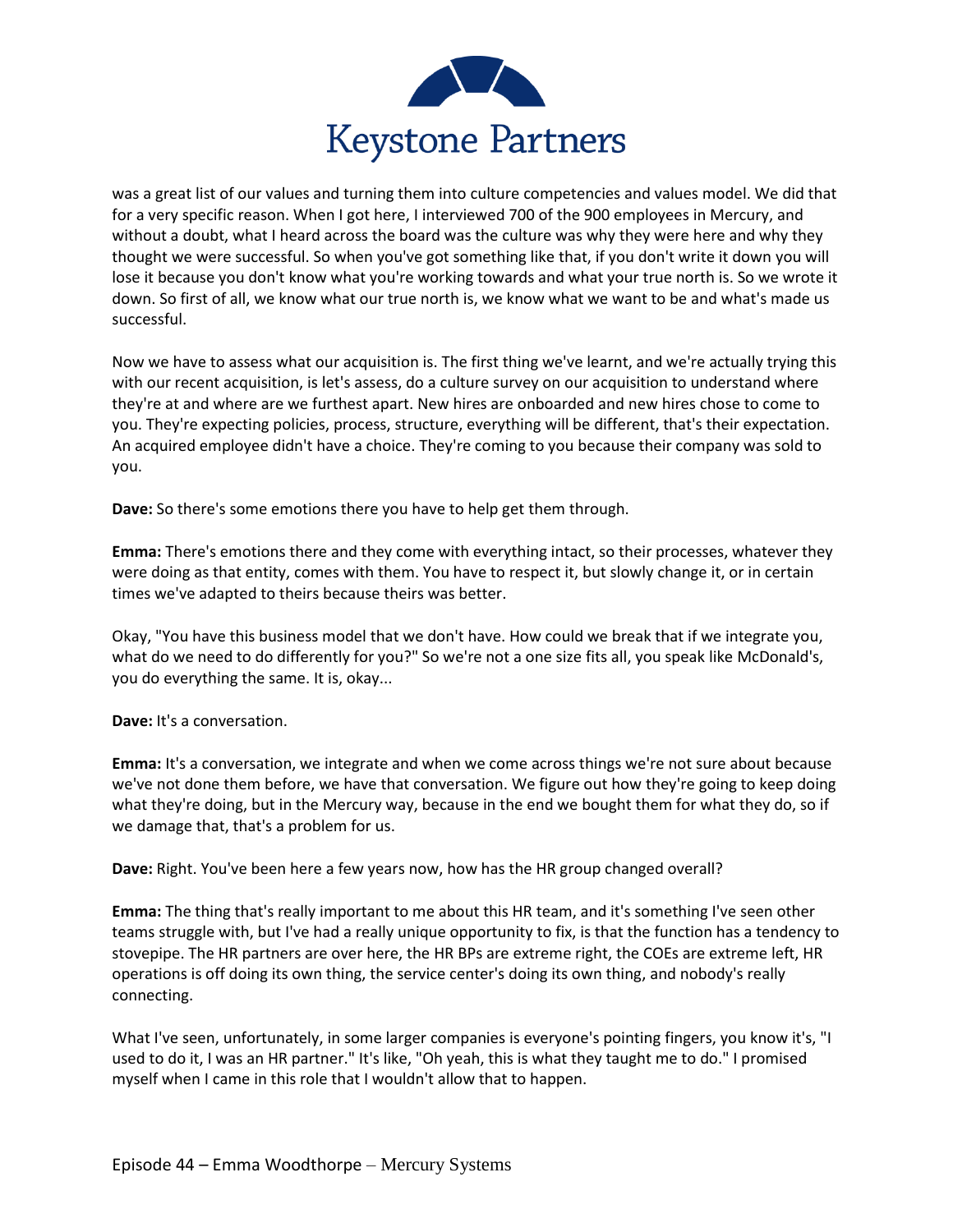

One of the things I look for in terms of the softer side is collaborators. You have to want to understand the business and be curious about the business, want to actually work with others on the team. If you stovepipe, you don't tend to last very long here. If you start pointing fingers at others and you're not part of the solution, that could be a challenge. We're very solution, results-driven and we work together to do that. The other thing is, it doesn't matter what part of the function you are in, if an employee reaches out to you, you will respond to that employee and you will help them.

**Dave:** It's not somebody else's job, that's not the way.

**Emma:** It's not somebody else's job. I get emails from employees. You know, they've either just got confused, they're not quite sure where to go. I get emails from employees, I respond to the employee. As soon as I get the email, I follow the trail to make sure they've got the person and that they've had their query answered. That's my expectation of my HR people.

I think it's something that's a challenge as we've become business partners that we also have to remember that employee experience and employee partner is still part of the role. I think there was an extreme swing over to the business partner and necessarily the employee part dropped down a little bit. In this market, in the labor market and with the employee experience we're seeing you have to have, you can't do that.

**Dave:** And I know from your Disrupt talk that you count employee experience from the first time they connect with you from the outside even before they've joined your organization, so that's when it starts. You also in the talk, talked about the term talent acquisition and you don't like that term. Could you tell us why?

**Emma:** Yeah, I don't like that term because I think it's, "Well we're just acquiring you, we're just kind of finding you and bringing you here." I think it's a little, "Okay, we acquire." We flipped that term a year ago and we call it talent attraction. Names have meaning and when you flip it and call it talent attraction, you realize this is a sale process. They're not just selling themselves to you, you are selling yourself to them.

**Dave:** And it's not done once you've hired them, you haven't acquired anybody, right? It's constant.

**Emma:** It's done from the first time that you reach out to them. How did you reach out to them? How did you respond to them? How does your recruiter sound, we call them talent attraction partners, how do they sound on the phone? What can they tell them about the company? How authentic they are?

Talent attraction partners are salespeople for you as the company. They're one of your biggest brand advocates, they're ambassadors. If you don't think about talent attraction, and personally, I think you should think like that all the time, but in this labor market that we're seeing across the world right now, you have to think in this way. We have hired over 600 people in this market and our time to fill is less than 55 days.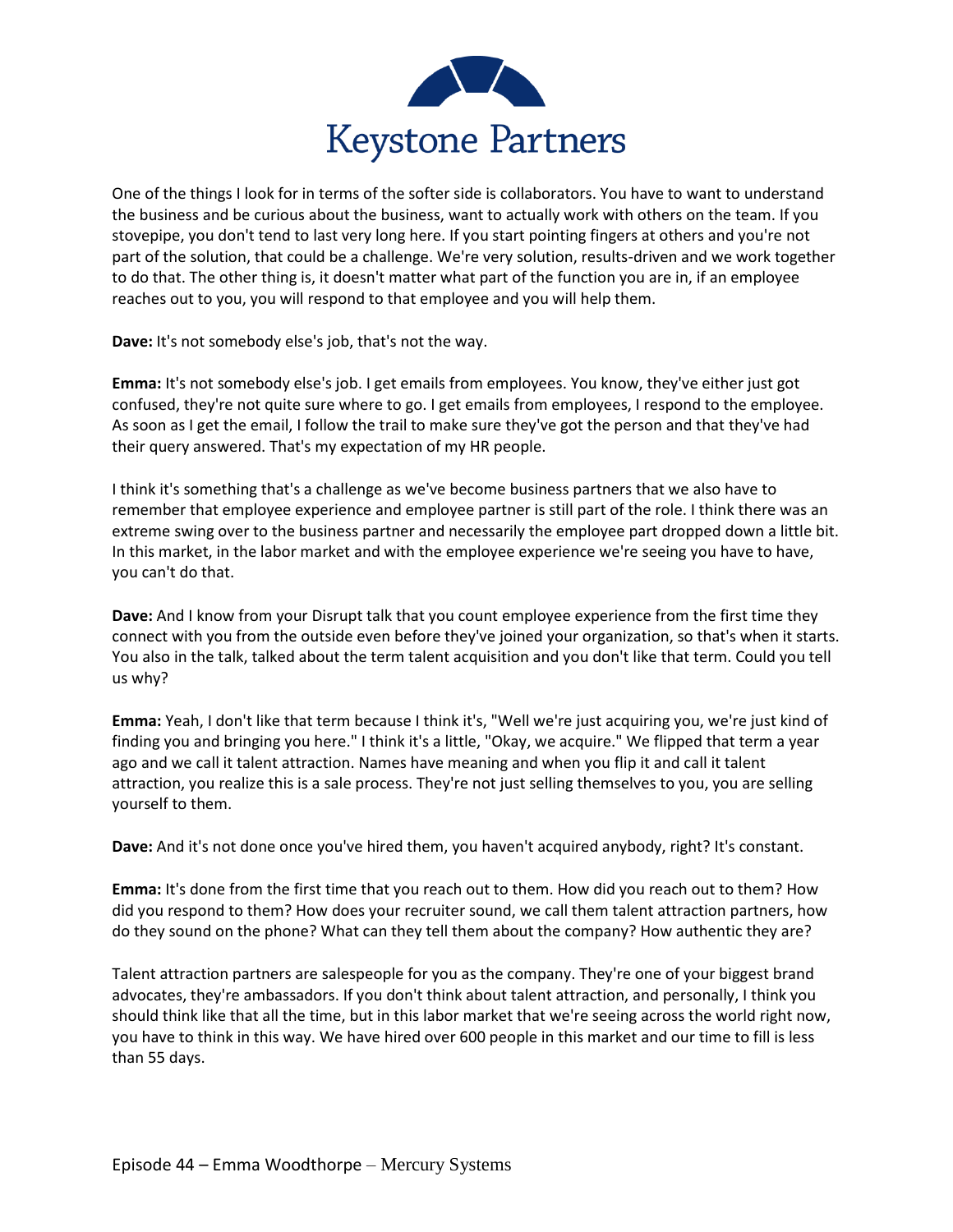

**Dave:** Wow, that's amazing for the kind of technology talent you're looking for. Do you think it's tougher than when you went to Silicon Valley in the year 2000?

**Emma:** Yes, I do. I think Silicon Valley at the time was in a very unique time that, I'm sad to say, I personally think has disappeared. If you were a young person who needed to find a rental property, you could find things. Just saying you were in Silicon Valley and that you had startup positions, it was easy to get people to come to Silicon Valley in those days. I do think this is a more challenging market. I think with what's going on in terms of how generations and kind of the size and growth, and companies just have more roles and so there's more roles to fill.

**Dave:** Yep, that's for sure. Something else from your Disrupt talk that intrigued me, you quoted Henry Ford. At the time he said, "If I asked people what they wanted, they would've said faster horses." What are the faster horses that you're being asked for and what do you end up giving them?

**Emma:** In HR, what people asked us for was an easy way to get their questions answered.

## **Dave:** Employees?

**Emma:** Yeah employees, and so that meant, "I want someone to call, I want you to put HR people on my...

**Dave:** Get the call center.

**Emma:** Get the call center.

**Dave:** Faster horses.

**Emma:** Exactly, and so I said, "Look, there's something missing here for me." We could go down the phone route, and I challenged my head of operations, who's phenomenal, and I said, "How can we do this differently?" It was very interesting, it was actually a conversation with Jo Deal and what they had done, that started us thinking about Benny. Well ours is not called Benny, but we did realize we are never going to be a high cost HR department from headcount, I won't allow that to happen.

First of all, I think as HR we have a fiduciary responsibility to make sure that we stay within being a percentage of revenue. I think what it also does is force us to think differently, and if people aren't thinking about AI now, they should be. It's coming and it's coming in a big way in HR. So we've purposely kept our HR team a little leaner to force us to think differently. It forced us to move to AI this year. With what Jo had done, we went and looked at it...

**Dave:** It's a chatbot, right?

**Emma:** But it's a knowledge base as well, it learns and we've got a knowledge base behind it. Plus it led us to redoing our entire intranet site and putting a fresh feel on it and recognizing what we actually were doing, we were enhancing the employee experience. The intent has never been to take away them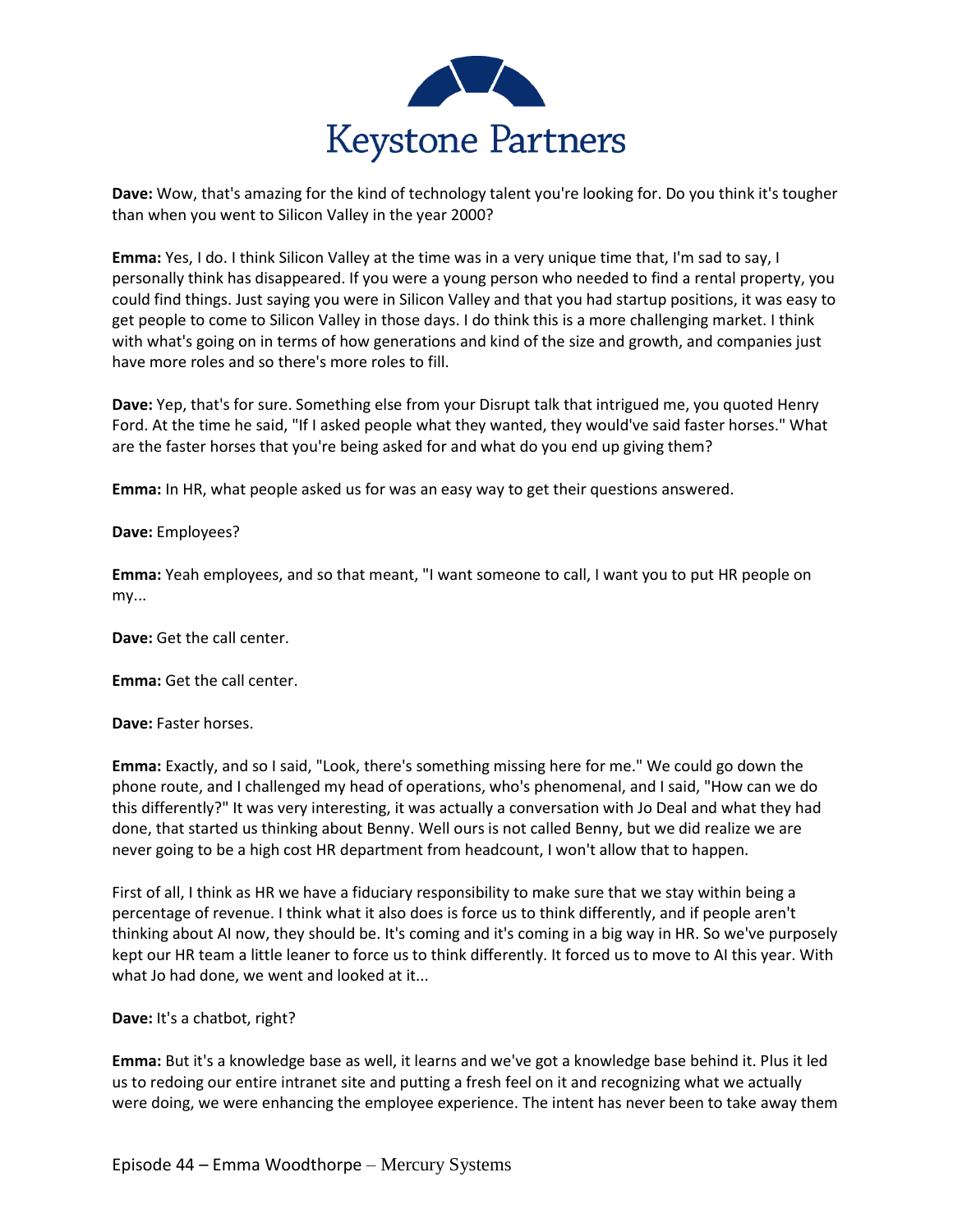

being able to talk to their HR partner. It's always been around giving them more and we're never going to have enough people to answer phones. I'm not going to have people here at 10 o'clock at night to answer phones from California. It's not necessarily an affordable, efficient model. There are people here who can help and our employees are savvy enough to know how to get to them if they need to call them.

We've started to look at this knowledge center, so we're bringing up the Mercury Employee Resource Center. Center's the only word that's in there, the same as service, no service because it's not a call center. But the AI technology, and ours is actually going to be called Mae, which is Mercury Assistant for Everyone. Mae and the Mercury Employee Resource Center is actually going live with our open enrollment in November.

We basically said, "You wanted this, we've taken you to a completely different level", your AI, the chatbot, having the knowledge center. The response we're getting is, "We like it, we're a little nervous about it." The beauty is that behind the scenes, someone asks a question, they don't get an answer. My team can go in and go, "Okay, we can answer that one right now", and boom, it's up.

## **Dave:** That's great.

**Emma:** We're putting the chatbot logo on every single intranet page, because behind it, we do have call center technology behind it. So if you need to put a case in, you can put a case in through Mae and it will log a case, a heat-case or a heat-ticket, and my team will pick it up and be able to handle the issue, whatever it is, behind the scenes or the question. And then we'll know what to put in it, so on our learning development sites, there'll be a chatbot. If you need help, press Mae, go to Mae, and then if we can't answer it, we will put the answer up and we'll send the answer to the employee.

Our challenge is going to be, we're going to do this for HR and we're a leader, and I know there's other companies watching us right now to what we're doing, but IT is going to come knocking, marketing's going to come knocking, technology's going to come knocking. They're going to want it for theirs. What we've said is give us six to 12 months to really understand this, but the intent is to take it global. Our intent is, you should be able to get I'd say 80%, because there's always questions it won't be able to answer, but you should be able to get 80% of your questions answered wherever you are in the world on anywhere, any device, anytime answered by Mae. That's the intent.

**Dave:** Is there any other technology solutions that you're bringing to your HR function or you plan to bring?

**Emma:** So, it's interesting, I actually read an article last night around AI in HR and I thought the title was very interesting. It said, "CHROs, if they don't have AI as a career skill, they need it and they need it now." I completely agree with that. We actually have a peer to peer recognition software.

**Dave:** Yes, I've heard about this.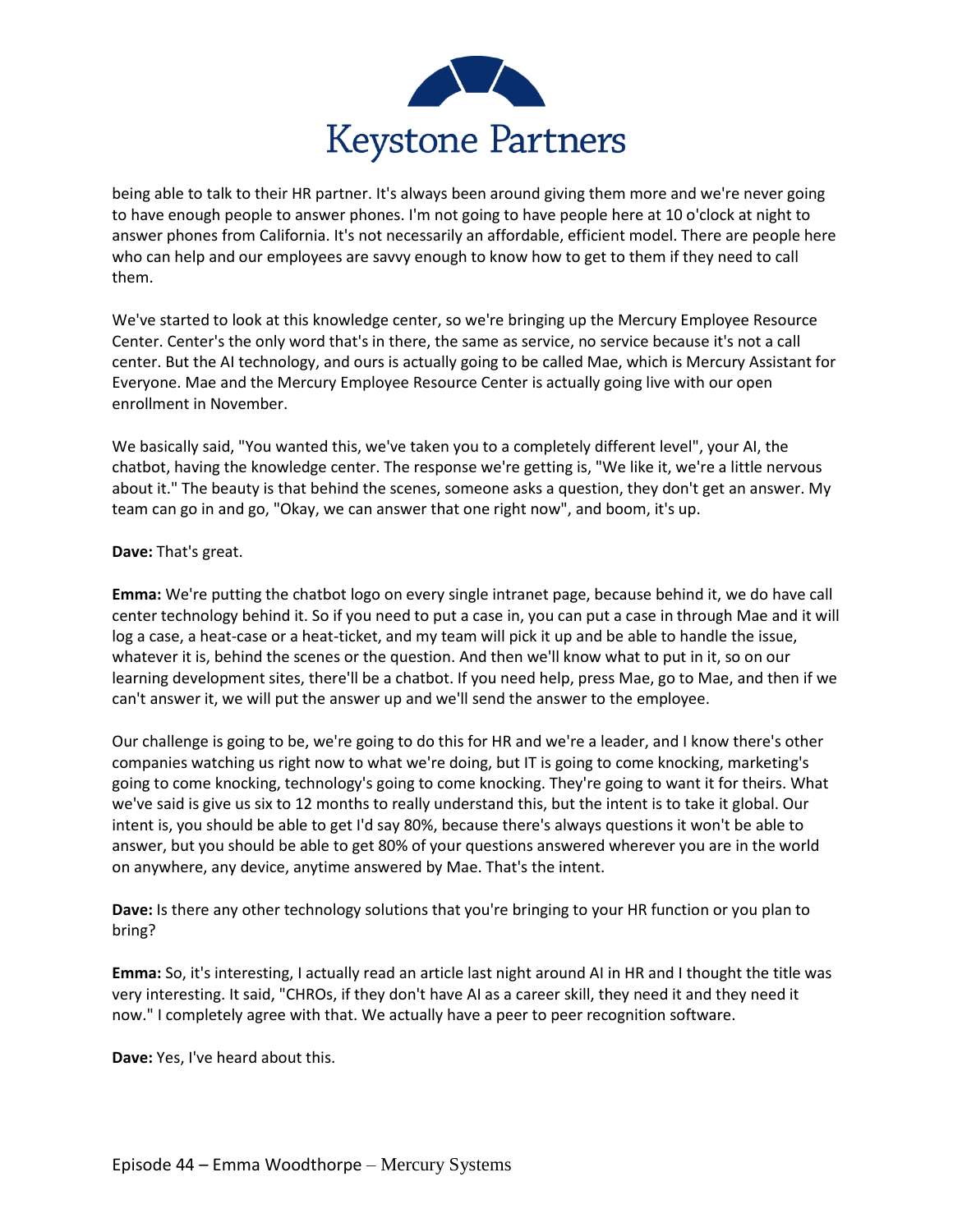

**Emma:** Yes, we piloted at one of our sites and then about two and a half years ago we decided to take it to the rest of the company. Everyone's putting all these rules around it, you can't put this profile picture, and you can't say this, and it can't be used for this, and we can't do this. I just said, "Okay, this is what I want you to do." I said, "Just announce it and put it out there, let's see what happens." Let's see what happens.

**Dave:** See people use it.

**Emma:** First of all, will people use it and you're trying to put guard rails around the 5%. Stop putting guardrails around 5% that we will handle differently if they abuse the system. 95% of the people are going to use this system just fine.

**Dave:** Good intentions.

**Emma:** Good intentions. Two and a half years later we've spent quarter of a million dollars in recognition in that system. It's been the most phenomenal success. People love using it. They can happy birthday each other, high five each other, make comments. It's been a huge success.

**Dave:** That's exciting. One thing that I know is important to you is work life balance and a lot of people we talk to on the podcast are really discussing, "How can we help people bring their whole selves to work and have a balanced life." Can you talk about what that means to you personally and how do you help others here in the Mercury organization?

**Emma:** Yeah, so personally I would say this was not something I used to be very good at. At my previous company, I was on the road probably 70% of the time. I was away from my family. I have an eight year old son and a 14 year old son. I was leaving to go to the grocery store and my four year old said, "What week are you coming back mummy?" That was a real wake up call for me and I realized I had missed so much of his life. I'd been through it with my 14 year old, I'd been through it. He was so different and it was a real wake up call for me.

Coming into this role, I still didn't have the balance right. What I realized was, no one was doing this to me, no one was making me work 14 hour days. There was a lot to do, but no one was saying I couldn't go to the gym, I couldn't be home with my family. I was doing it to myself, and what I learnt last year was I had to put some ground rules around how I was behaving and I needed to own it. So I tend not to look at email until 7:30 in the morning, so I get to say hi to my kids, have breakfast. And I tend not to look at email after 8:30 at night. So that's a pretty big tranche though…

**Dave:** It is, that's plenty of time.

**Emma:** Plenty of time, I'm lucky enough I only live 10 minutes away, so I'm in the office pretty early. So 7:30 is about right and I'm normally here till about six o'clock, but then I will go home or I'm picking up kids, I'm a fencing mom, as was an article I wrote on LinkedIn. I could find the time to actually exercise, I could find the time to do the other things. Oh, and by the way, I still got everything done because I prioritize better.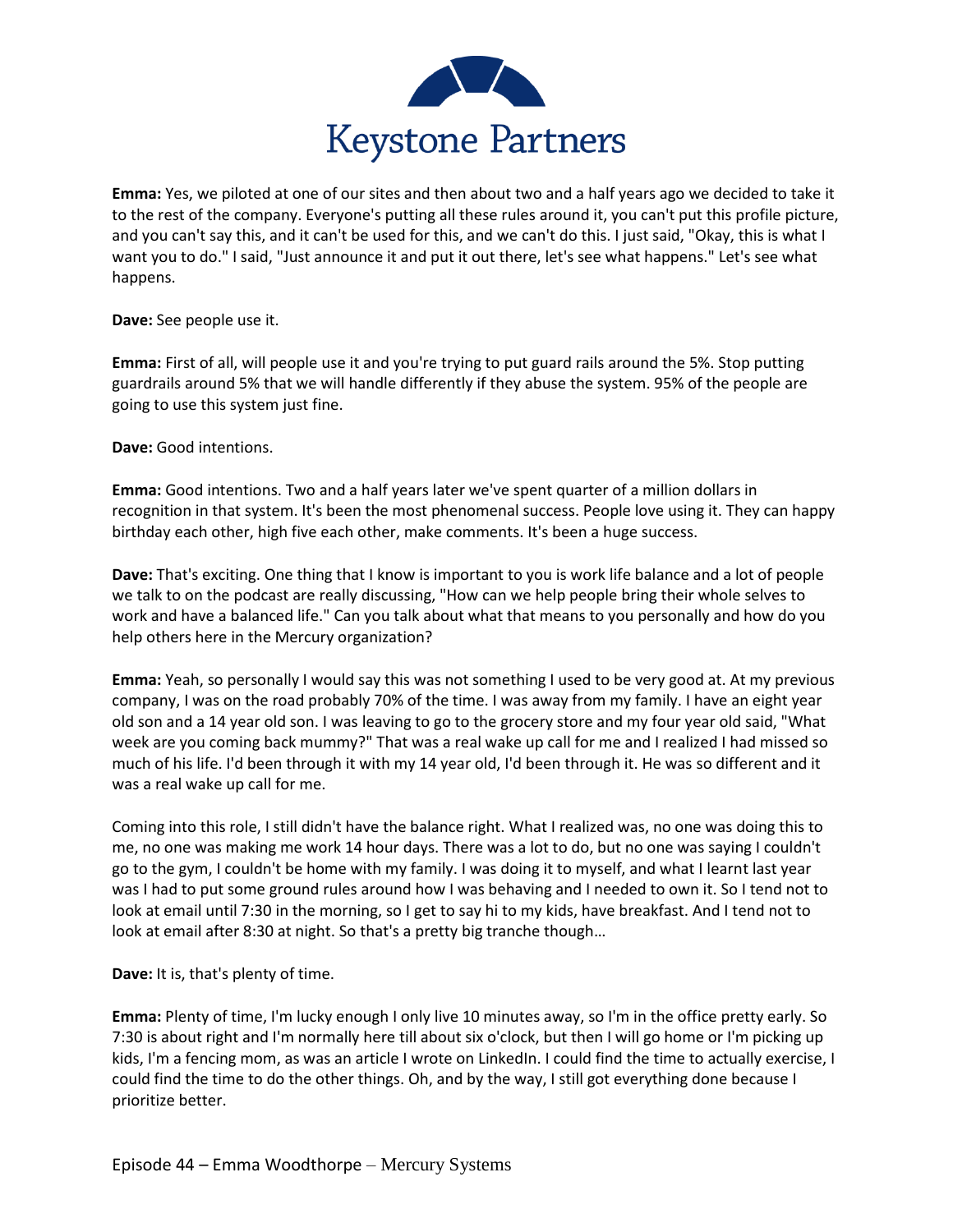

That was a big thing, and I also delegated and my team did. For my team, my expectation is if I walk around here, and I think other people have a little bit of a different nuance, if this is empty at 5:30 where my team sits, that's a good thing. Because it means they've got their job done, and I know they've got their job done because I hear it from the company, and they're out of here and they're enjoying the rest of their lives. If I see them here constantly until seven that's when I actually start worrying and I start worrying about what's going on, what's causing this, are we overwhelmed, what do we need to do, is it short term, long term? I'm very European in that way, that's never left me after 20 years, is people need time with their families.

**Dave:** Well you know we produced this podcast in cooperation with NEHRA and we always have one question that comes from NEHRA and their emerging HR professionals group. And of course, we have the producer of The Hennessy Report right here with us, Meghan Mandino, and she is part of that group at NEHRA and she has that question of the podcast for you.

**Meghan Mandino:** Speaking of the articles you've written on LinkedIn, you've written one where you reflected on learning life lessons and handling adversity with your son, *Fencing in the Airport*, do you have any advice for emerging HR professionals on facing adversity, whether it be from their first role or through the process of career change?

**Emma:** Well, I have a quote that resonated with me about 20 years ago, and it's actually one of the first things I tell any emerging HR professional, which is, "You can please all the people some of the time, some of the people all the time, you will never please all the people all of the time." You are never ever going to make everybody happy in a role in HR. You're going to do the best thing in the world and somebody isn't going to like it. You have to be okay with that because otherwise it puts so much stress on you as HR individuals and HR leaders to be responsible for that and the weight of that. You have to learn that actually 80% or 70% is really good.

I've seen HR professionals, HR leaders, kind of crush under that when they've had those zingers of an emails that I'm sure any leaders listening to this have had, I know I have. You have to be able to listen to it and not take it personally, so that's really important. At the same time, you also have to keep that personal, you have to keep learning and be curious.

I think the other thing that's really important, and I wish I had learnt this earlier, is your network matters. Having a network that you can reach into and go, "I'm thinking about this, what are your thoughts?" in a safe way. Doing that inside a company is not always the place you want to do that, depending on what you're trying to do. Having an external network, both of HR professionals, my network includes past presidents, past CEOs, and there are times I'll go to different groups and go, "Hey, I'm thinking about doing this, what do you think? Am I crazy?" Or, "Does that feel like it's too out there or it feels it's too safe," and I probably only learnt that in this role and I wish I had learnt that earlier. Network matters, keep in touch with everybody you meet along the way. You also have the power of LinkedIn and other things I didn't have when I was doing this first.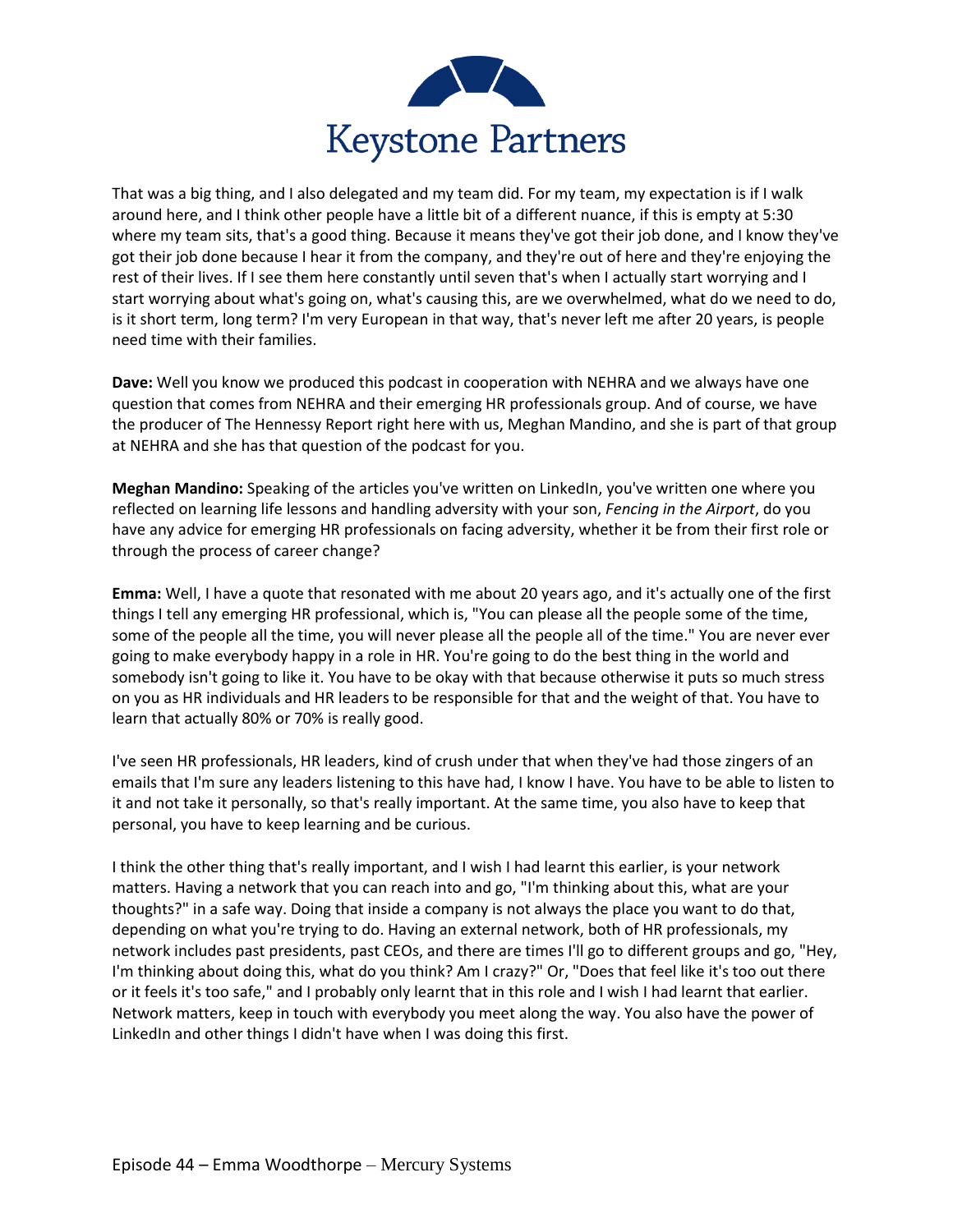

I think those two are really important things for any HR professional. Without those two, it can be very challenging. HR, I believe, is one of the most challenging roles you can have in a company. It is also one of the most rewarding roles you can have in a company.

**Dave:** That's good advice. Well now this leads to the next question, which we ask every guest, and this is about advice to yourself. So if you could go back and give Emma advice when you were 30 years old, tell us what would be in that letter, Emma?

**Emma:** Yes, 30 was a defining year because that was the year I moved to the US, and I think if I could go back and talk to myself, in eight years, I lost my job because my company closed and we nearly had to go back to the UK. I got a job, my husband lost his job and we nearly had to go to the UK. Then he nearly lost his job again. We just had so much turmoil. It was turbulent and I think the first thing I would say is, "It's going to be okay, you are going to make it and don't worry along the way about this turbulence, just stay the course." But the other thing I would probably say is, "You're going to have a wild ride and it's going to be a lot of fun and you have no idea what you can achieve."

**Dave:** That's great. What's an interesting thing about you that you're willing to share that we couldn't find on your LinkedIn profile or anything like that?

**Emma:** I actually crewed, I rode for seven years and in our division we came sixth in the national championship in the UK.

**Dave:** A lot of people talk about, on the podcast about, well high performing teams and learning that from high-performing sports teams has a big impact on them. I don't know if you had any ideas, any comment on that?

**Emma:** Yeah. You know those who are listening to this who have ever been in a boat, especially if the boat's got more than one person in, and you pull those blades through the water for the first time and the boat kind of goes thud one way, and then thud to the right, and then thud back to the left, because you're not in sync, nothing's in sync. Someone's oar is going too deep and someone else missed the water and no one is in time, and then there's this moment where it clicks. I still remember to this day, the moment it clicked for my team and all of a sudden the blades went back together, they went in together and they pulled together and we flew. From that moment on we just won everything we went to, we were smashing, we were just winning all over the country.

That moment that it clicked and we flew, that's what I'm looking for for my HR team and I know what it feels like and it's here. I also know the minute you go back to being slightly out of sync because I've been there. So I can spot when my team is a little out of sync and they will tell you I'm pretty darn direct and say, "You guys are out of sync, what's going on? How do we get you back in sync?"

For me, a high performing team is one that's going in the same direction, in the same stroke, at the same pace, and then understands where maybe it's not quite working. I would say this is one of the best HR teams I've ever had the privilege to lead. These guys are, ladies I should say, are phenomenal. I am so proud.